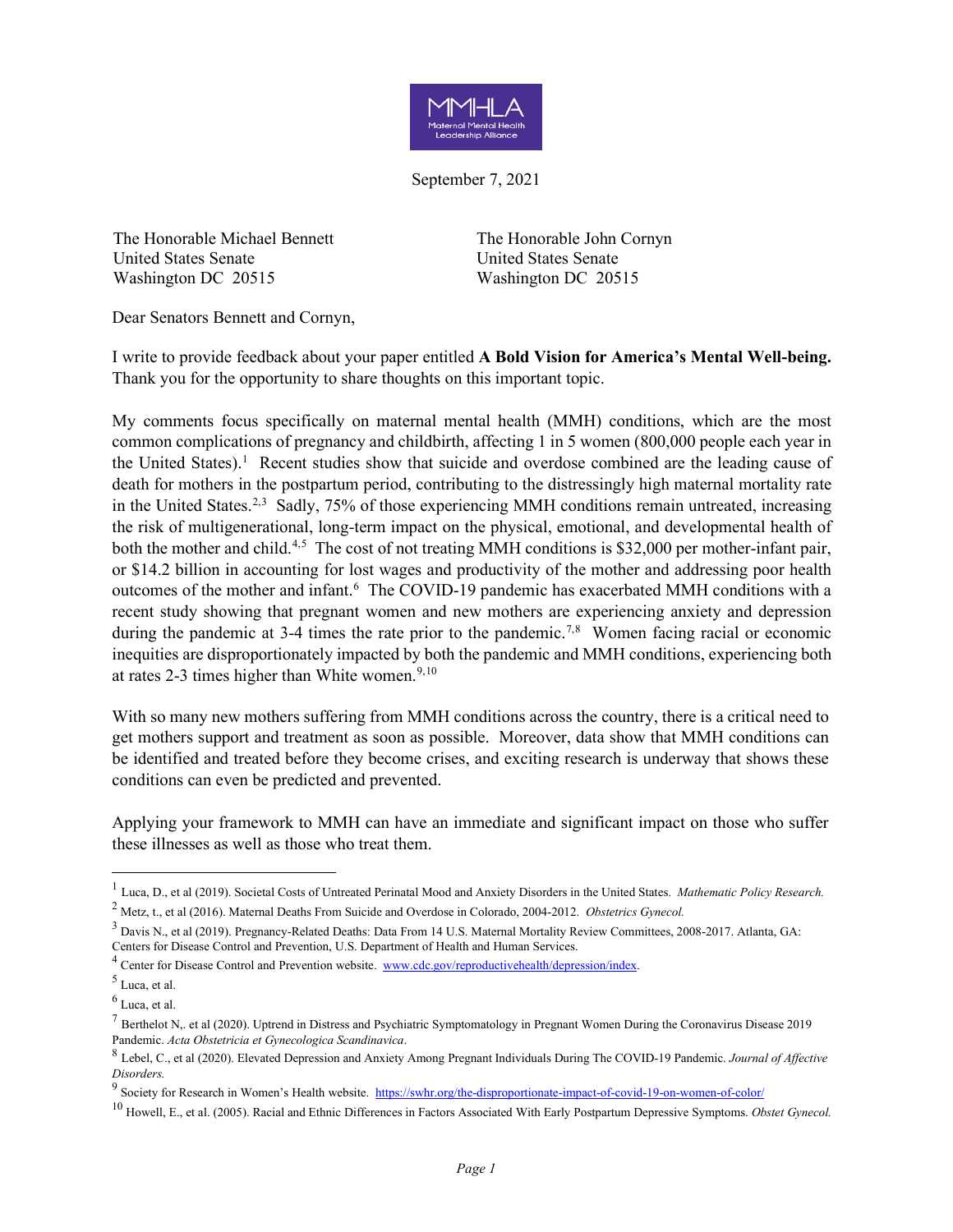**Step 1: Rapid Response**. Congress currently provides several sources of funding to address MMH conditions, including:

• **Bringing Postpartum Depression Out of the Shadows Act.** This legislation was part of the 21<sup>st</sup> Century Cures Act and provides \$20 million in funding for FY2019-2023 for grants to states to create programs to address MMH conditions. When the funding opportunity was announced thirty states, along with Washington DC and Puerto Rico, applied for funding; due to budget limitations, only seven states received grants.

*Recommendation:* Congress should reauthorize Bringing Postpartum Depression Out of the Shadows Act and increase funding so that all states and territories can establish programs to treat MMH conditions.

• **Maternal Mental Health Hotline**. Congress recently approved \$14 million in funding over 5 years to create a 24/7 dedicated voice and text MMH hotline so that those experiencing MMH conditions can connect directly with specialized support.

*Recommendation.* Congress should authorize the MMH hotline and ensure continued funding.

• **Support and research for military mothers.** The 2021 Defense Authorization Act included funding for two programs specifically focused on military mothers. The Military Mothers Mental Health Assessment Act calls for the Comptroller General of the United States to conduct a study on prenatal and postpartum mental health conditions among members of the Armed Forces and their dependents. The TRICARE Coverage for Doulas Support Act calls for a 5-year demonstration project to evaluate the cost, quality of care, and impact on maternal and fetal outcomes using doulas and lactation consultants under the TRICARE program.

*Recommendation.* Information from these two efforts should be used to inform policies to better support military mothers.

• **Black Maternal Health Momnibus.** Black and Brown women are 3-4 times likely to experience maternal mortality and severe morbidity. This group of bills builds on existing legislation to comprehensively address every dimension of the maternal health crisis in America by specifically addressing racial and ethnic disparities in maternity care.

*Recommendation.* Congress should pass the Momnibus and fully fund all provisions.

**Step 2: Relationship Adjustment**. Several opportunities exist to use the legislative process to reimagine the relationship in how the federal government addresses maternal mortality and maternal mental health.

• **Extending pregnancy-related Medicaid coverage.** Medicaid currently covers almost half the births in the United States, which includes prenatal care, labor and delivery, and 60 days of postpartum care. Unfortunately, many women experience pregnancy-related complications in the late postpartum year after they lose Medicaid coverage. Of great significance, the peak incidence of postpartum depression is 3-6 months and the peak incidence of postpartum suicide is 6-9 months – both well after Medicaid coverage ends. Earlier this year, Congress passed legislation allowing states to extend pregnancy-related Medicaid coverage to a full year postpartum. However, this legislation is temporary, optional, and does not include any additional federal funding.

*Recommendation.* Extending pregnancy-related Medicaid coverage should be mandatory, permanent, and funded by the federal government. Providing comprehensive care during and following pregnancy will save lives and money.

Payers such as Medicaid see savings

• **The Black Maternal Health Momnibus.** Our country faces distressingly high rates of maternal mortality and morbidity, with Black and Brown mothers dying at 3-4 times the rate of White